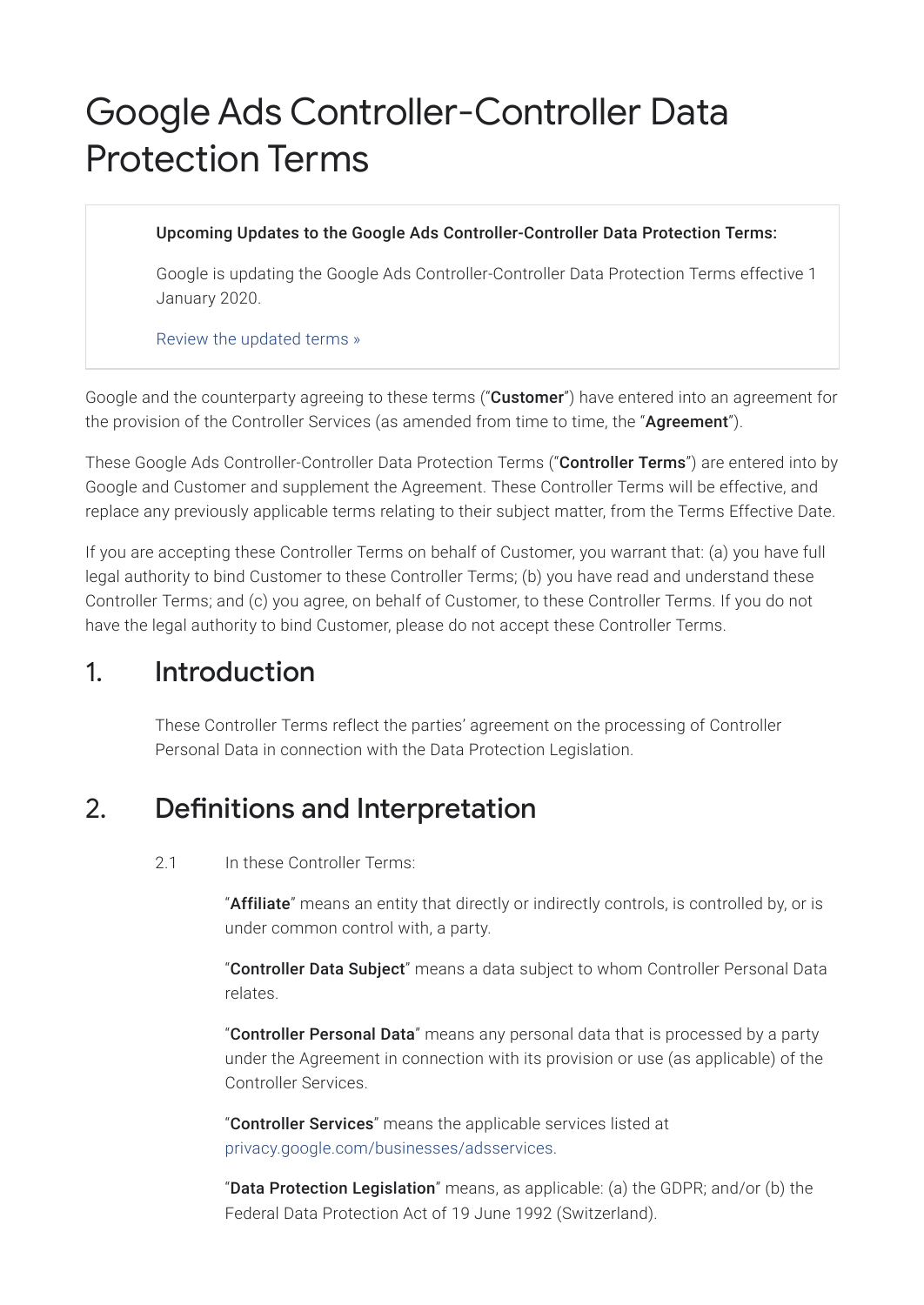"EU GDPR" means Regulation (EU) 2016/679 of the European Parliament and of the Council of 27 April 2016 on the protection of natural persons with regard to the processing of personal data and on the free movement of such data, and repealing Directive 95/46/EC.

"GDPR" means, as applicable: (a) the EU GDPR; and/or (b) the UK GDPR.

"Google" means the Google Entity that is party to the Agreement.

"Google Entity" means Google LLC (formerly known as Google Inc.), Google Ireland Limited or any other Affiliate of Google LLC.

"Privacy Shield" means the EU-U.S. Privacy Shield legal framework, the Swiss-U.S. Privacy Shield legal framework, and any equivalent legal framework that may apply between the UK and the United States.

"Terms Effective Date" means, as applicable:

- (a) 25 May 2018, if Customer clicked to accept or the parties otherwise agreed to these Controller Terms before or on such date; or
- (b) the date on which Customer clicked to accept or the parties otherwise agreed to these Controller Terms, if such date is after 25 May 2018.

"UK GDPR" means the EU GDPR as amended and incorporated into UK law under the UK European Union (Withdrawal) Act 2018, if in force.

- 2.2 The terms "controller", "data subject", "personal data", "processing" and "processor" as used in these Controller Terms have the meanings given in the GDPR.
- 2.3 Any examples in these Controller Terms are illustrative and not the sole examples of a particular concept.
- 2.4 Any reference to a legal framework, statute or other legislative enactment is a reference to it as amended or re-enacted from time to time.

### 3. Application of these Controller Terms

- 3.1 Application of Data Protection Legislation. These Controller Terms will only apply to the extent that the Data Protection Legislation applies to the processing of Controller Personal Data.
- 3.2 **Application to Controller Services**. These Controller Terms will only apply to the Controller Services for which the parties agreed to these Controller Terms (for example: (a) the Controller Services for which Customer clicked to accept these Controller Terms; or (b) if the Agreement incorporates these Controller Terms by reference, the Controller Services that are the subject of the Agreement).

### 4. Roles and Restrictions on Processing

4.1 **Independent Controllers**. Each party: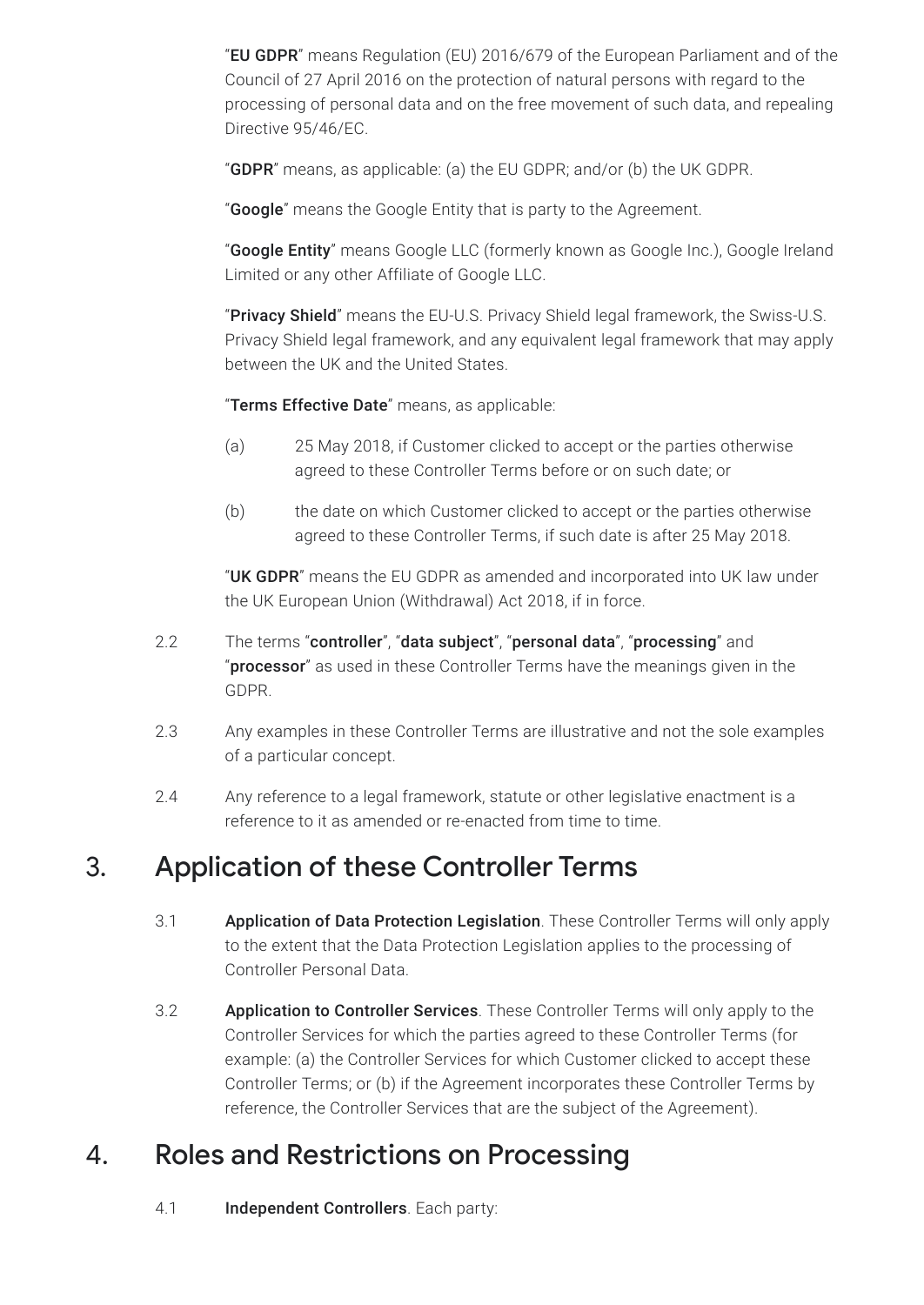- (a) is an independent controller of Controller Personal Data under the Data Protection Legislation;
- (b) will individually determine the purposes and means of its processing of Controller Personal Data; and
- (c) will comply with the obligations applicable to it under the Data Protection Legislation with respect to the processing of Controller Personal Data.
- 4.2 Restrictions on Processing. Section 4.1 (Independent Controllers) will not affect any restrictions on either party's rights to use or otherwise process Controller Personal Data under the Agreement.

# 5. Data Transfers

- 5.1 Transfers of Data. Either party may transfer Controller Personal Data to third countries if it complies with the provisions on the transfer of personal data to third countries in the Data Protection Legislation.
- 5.2 Google's Privacy Shield Certification. As at the date Customer clicked to accept or the parties otherwise agreed to these Controller Terms, the parent company of the Google group, Google LLC, is certified under Privacy Shield. This Section 5.2 (Google's Privacy Shield Certification) constitutes notice in writing from Google to Customer for the purpose of Section 6.1(c).

# 6. Privacy Shield Onward Transfer Provisions

- 6.1 Application of Section 6. Sections 6.2 (Use of Data Provider Personal Data) and 6.3 (Protection of Data Provider Personal Data) will only apply to the extent that:
	- (a) a party (the "**Data Recipient**") processes Controller Personal Data that is made available by the other party (the "Data Provider") in connection with the Agreement (such Controller Personal Data, "Data Provider Personal Data");
	- (b) the Data Provider or its Affiliate is certified under Privacy Shield; and
	- (c) the Data Provider notifies the Data Recipient of such Privacy Shield certification in writing.

#### 6.2 Use of Data Provider Personal Data.

- (a) Pursuant to the onward transfer principle under Privacy Shield, the Data Recipient will only use Data Provider Personal Data in a manner consistent with the consent provided by the relevant Controller Data Subjects.
- (b) To the extent the Data Provider fails to obtain consent from the relevant Controller Data Subjects as required under the Agreement, the Data Recipient will not be in breach of Section 6.2(a) if it uses Data Provider Personal Data consistent with the required consent.

#### 6.3 Protection of Data Provider Personal Data.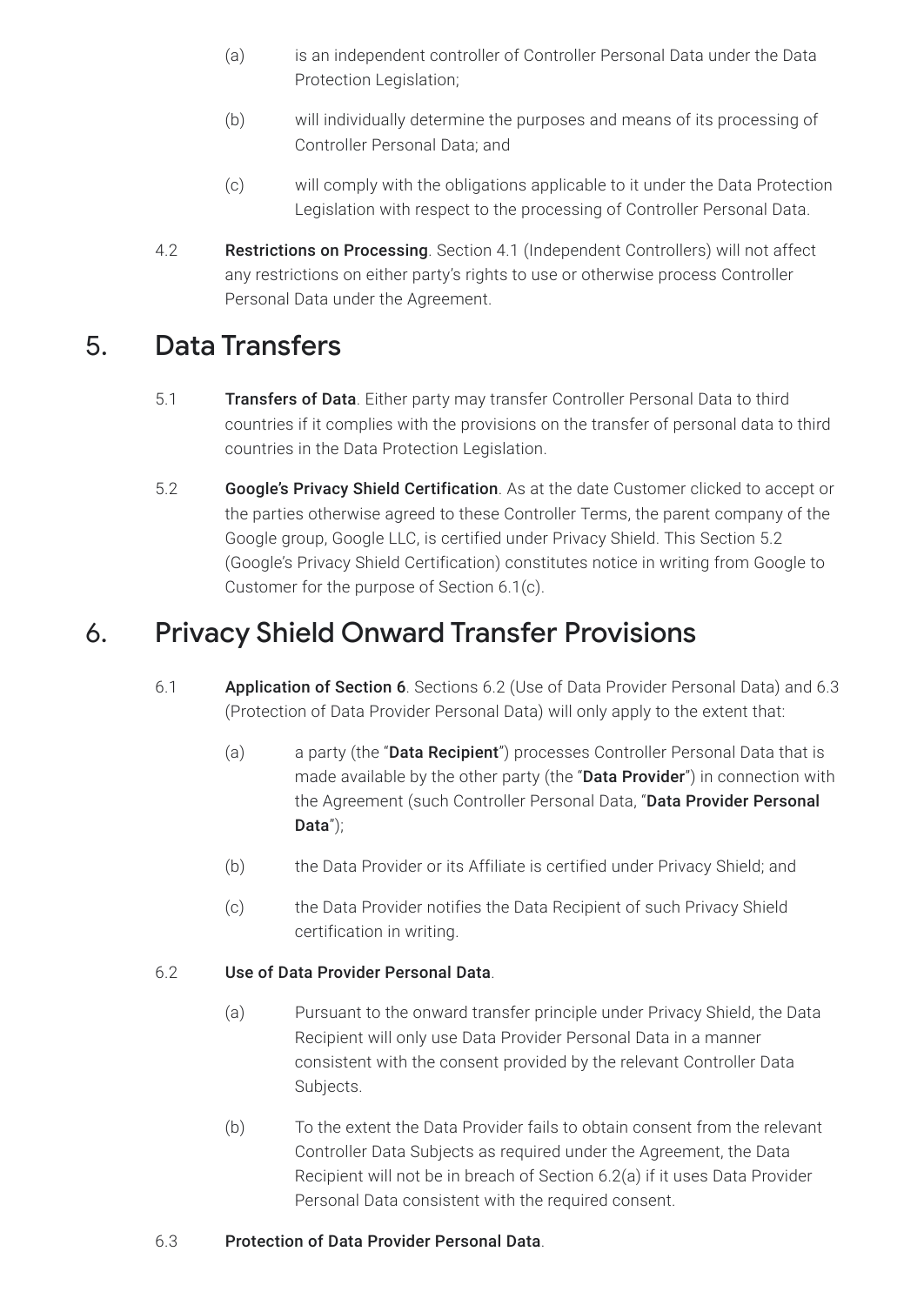- (a) The Data Recipient will provide a level of protection for Data Provider Personal Data that is at least equivalent to that required under Privacy Shield.
- (b) If the Data Recipient determines that it cannot comply with Section 6.3(a), it will: (i) notify the Data Provider in writing; and (ii) either cease processing the Data Provider Personal Data or take reasonable and appropriate steps to remedy such non-compliance.

# 7. Liability

If the Agreement is governed by the laws of:

- (a) a state of the United States of America, then, notwithstanding anything else in the Agreement, the total liability of either party towards the other party under or in connection with these Controller Terms will be limited to the maximum monetary or payment-based amount at which that party's liability is capped under the Agreement (for clarity, any exclusion of indemnification claims from the Agreement's limitation of liability will not apply to indemnification claims under the Agreement relating to the Data Protection Legislation); or
- (b) a jurisdiction that is not a state of the United States of America, then the liability of the parties under or in connection with these Controller Terms will be subject to the exclusions and limitations of liability in the Agreement.

## 8. Priority

- 8.1 **Effect of these Controller Terms**. If there is any conflict or inconsistency between the terms of these Controller Terms and the remainder of the Agreement then, subject to Sections 4.2 (Restrictions on Processing) and 8.2 (Processor Terms), the terms of these Controller Terms will govern. Subject to the amendments in these Controller Terms, the Agreement remains in full force and effect.
- 8.2 Processor Terms. These Controller Terms will not affect any separate terms between Google and Customer reflecting a controller-processor relationship for a service other than the Controller Services.

### 9. Changes to these Controller Terms

- 9.1 **Changes to Controller Services in Scope**. Google may only change the list of potential Controller Services at [privacy.google.com/businesses/adsservices:](https://privacy.google.com/businesses/adsservices/)
	- (a) to reflect a change to the name of a service;
	- (b) to add a new service; or
	- (c) to remove a service where either: (i) all contracts for the provision of that service are terminated; or (ii) Google has Customer's consent.
- 9.2 **Changes to Controller Terms**. Google may change these Controller Terms if the change: